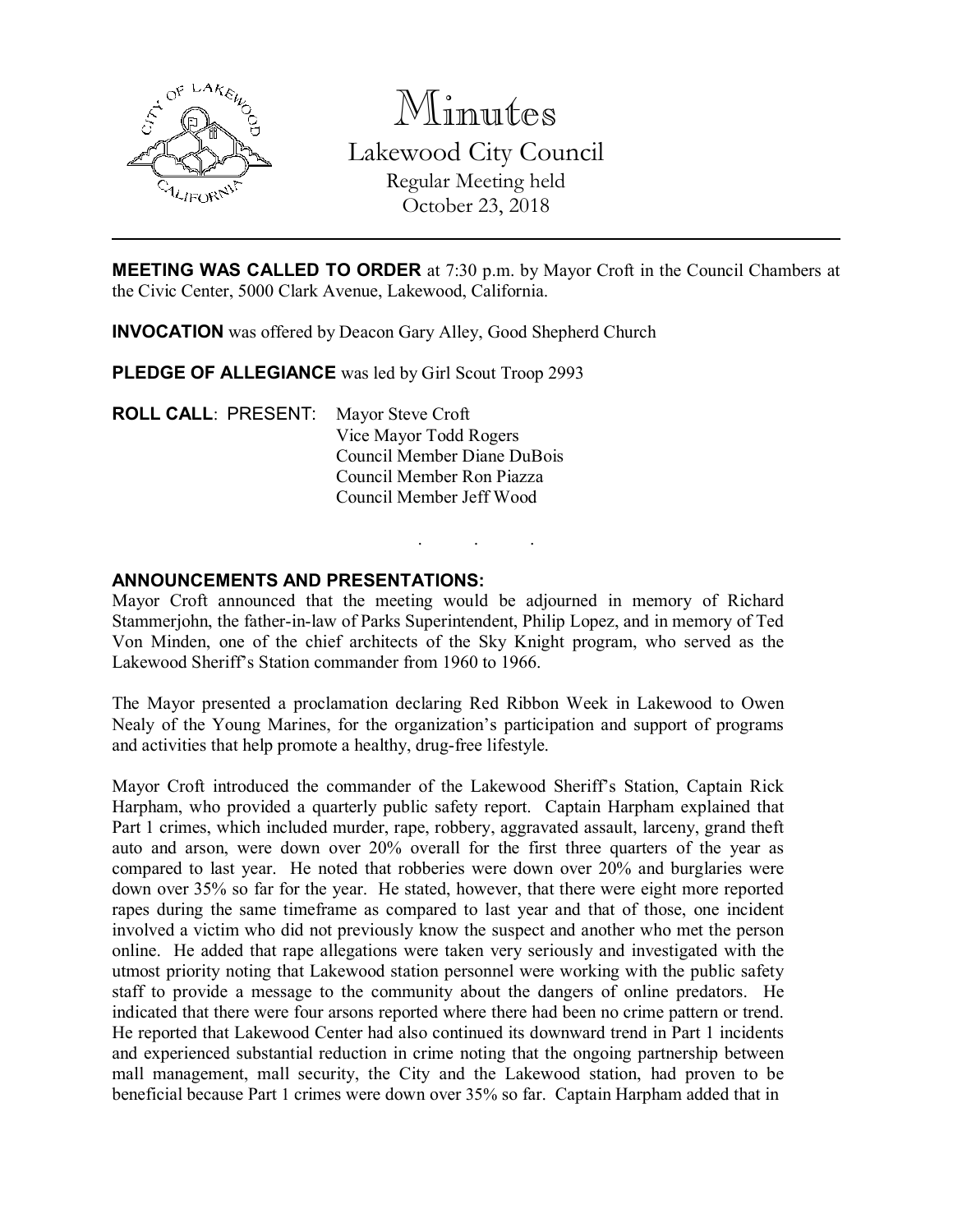City Council Minutes October 23, 2018 Page 2

## ANNOUNCEMENTS AND PRESENTATIONS: - Continued

comparing statistics with some of the other Southland malls, Lakewood Center had the lower crime rate and stated that it was a safe place to take the family and to shop. He provided some Halloween safety tips and encouraged attendance at organized events such as the City's carnivals at the parks. He also suggested the lobby or front area of the Sheriff's station to conduct internet purchases and exchanges as a safer environment. He commended Lakewood station personnel and cited examples of their dedication and professionalism.

Captain Harpham announced that the Lakewood Sheriff's Station Haunted Jail event would be held on Friday, October 26th and encouraged residents to attend.

Vice Mayor Rogers expressed gratitude to those who participated in the Lakewood Education Foundation golf tournament held on October 8th, for the success of the event and their support of Lakewood schools.

### $\mathcal{L}^{\mathcal{L}}$  . The set of  $\mathcal{L}^{\mathcal{L}}$  , we have

#### ROUTINE ITEMS:

COUNCIL MEMBER PIAZZA MOVED AND COUNCIL MEMBER DUBOIS SECONDED TO APPROVE ROUTINE ITEMS 1 THROUGH 7.

- RI-1 Approval of Minutes of the Meeting held September 11, 2018
- RI-2 Approval of Personnel Transactions
- RI-3 Approval of Registers of Demands
- RI-4 Report of City Council Committees' Activities
- RI-5 Approval of Monthly Report of Investment Transactions September 2018
- RI-6 Approval of Quarterly Budget Report of Major Funds as of September 30, 2018
- RI-7 Approval of Agreement for 2018 Halloween Carnival Attractions

UPON ROLL CALL VOTE, THE MOTION WAS APPROVED:

AYES: COUNCIL MEMBERS: Piazza, DuBois, Rogers, Wood and Croft NAYS: COUNCIL MEMBERS: None

. . .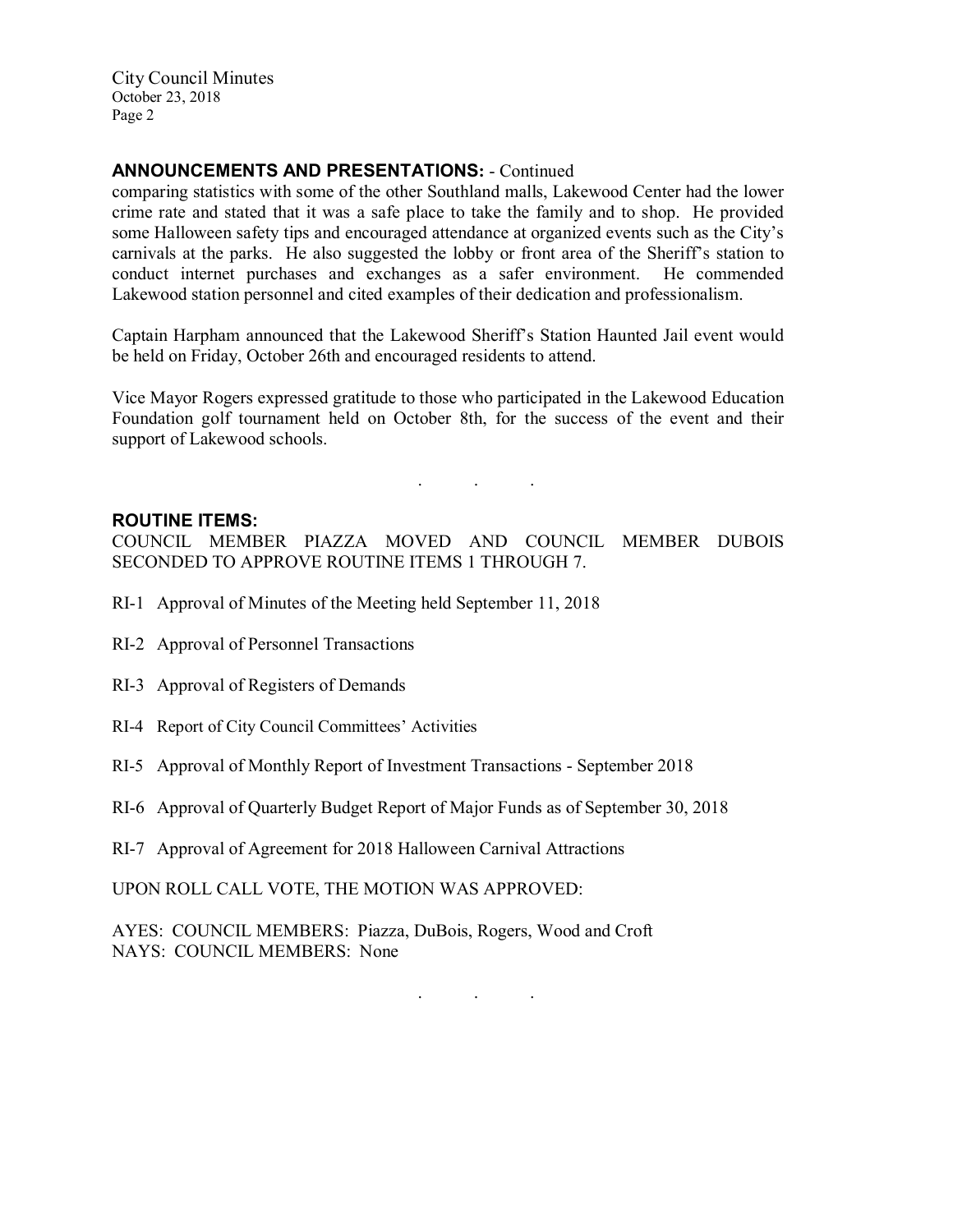# 1.1 • AWARD OF BID FOR PUBLIC WORKS PROJECT NO. 2018-5, IMPROVEMENTS TO THE EXISTING RYNERSON PARK

Lisa Rapp, Director of Public Works, made a presentation based on the revised report in the agenda and stated that the item reflected a change regarding the budget for the project and that the recommendation provided in the initial report remained the same. Staff had been working on several phases of improvements for Rynerson Park and, currently, there was a sewer line under construction to serve two existing bathroom buildings and one new bathroom building. The City Council had previously authorized the purchase of a prefabricated restroom from the Public Restroom Company. The restroom would be delivered and installed in early December, and site work was required to prepare the subgrade pad at the site of the restroom building and provide utility hookups. The site work included demolition of the old building and septic systems, preparation of the building pad, utility stub outs, and connecting walkways. The work also included some ADA improvements to parking, as well as pedestrian bridge improvements. On October 16th, the City Clerk received four bids for the basic scope of work for the project ranging in cost from \$664,000 to \$899,000. The contractors who bid also provided prices for two additive alternates for the installation of two picnic shelters. Staff did not recommend approval of the picnic shelter alternates since sufficient funds were not available in the project budget. Staff had verified with the State Contractor's License Board that the low bidder, Fleming Environmental, was properly licensed for the work and references contacted by staff provided favorable comments on the quality of their work with one exception. The revised report indicated that in order to fully fund the basic scope of work, along with contingency and project management costs, additional funds were needed to supplement the budget. Staff had identified funds remaining in several completed projects. These remaining funds, once transferred into the Rynerson Park project budget, were sufficient to complete the basic scope of work. Staff recommended that the City Council adopt the plans, specifications, and working details for the subject project; award a contract for the Improvements to the Existing Rynerson Park, Public Works Contract 2018-05, in the amount of \$664,168 to the low bidder Fleming Environmental and authorize the Mayor to sign the contract in a form approved by the City Attorney; authorize staff to approve a cumulative total of change orders, as necessary not to exceed \$66,000; authorize Willdan to perform project management and inspection services up to an allowance of \$66,000 under their existing Engineering Services Agreement.

Ms. Rapp confirmed for Mayor Croft that although the bids received included alternates, the matter of the shelter would be reviewed by committee and would be presented for consideration at a future date.

In response to questions from Vice Mayor Rogers pertaining to inspections, Ms. Rapp explained that inspections conducted by L.A. County's Building and Safety Department staff were strictly for code compliance and did not provide inspections for quality control. She stated that staff could perform some of the inspections and that the experienced inspectors from Willdan provided such project management services as labor compliance and certified payroll checking.

Vice Mayor Rogers, noting that \$66,000 was a significant amount, stated the need to ensure that in lean budgetary times, consultants were warranted and not being redundant.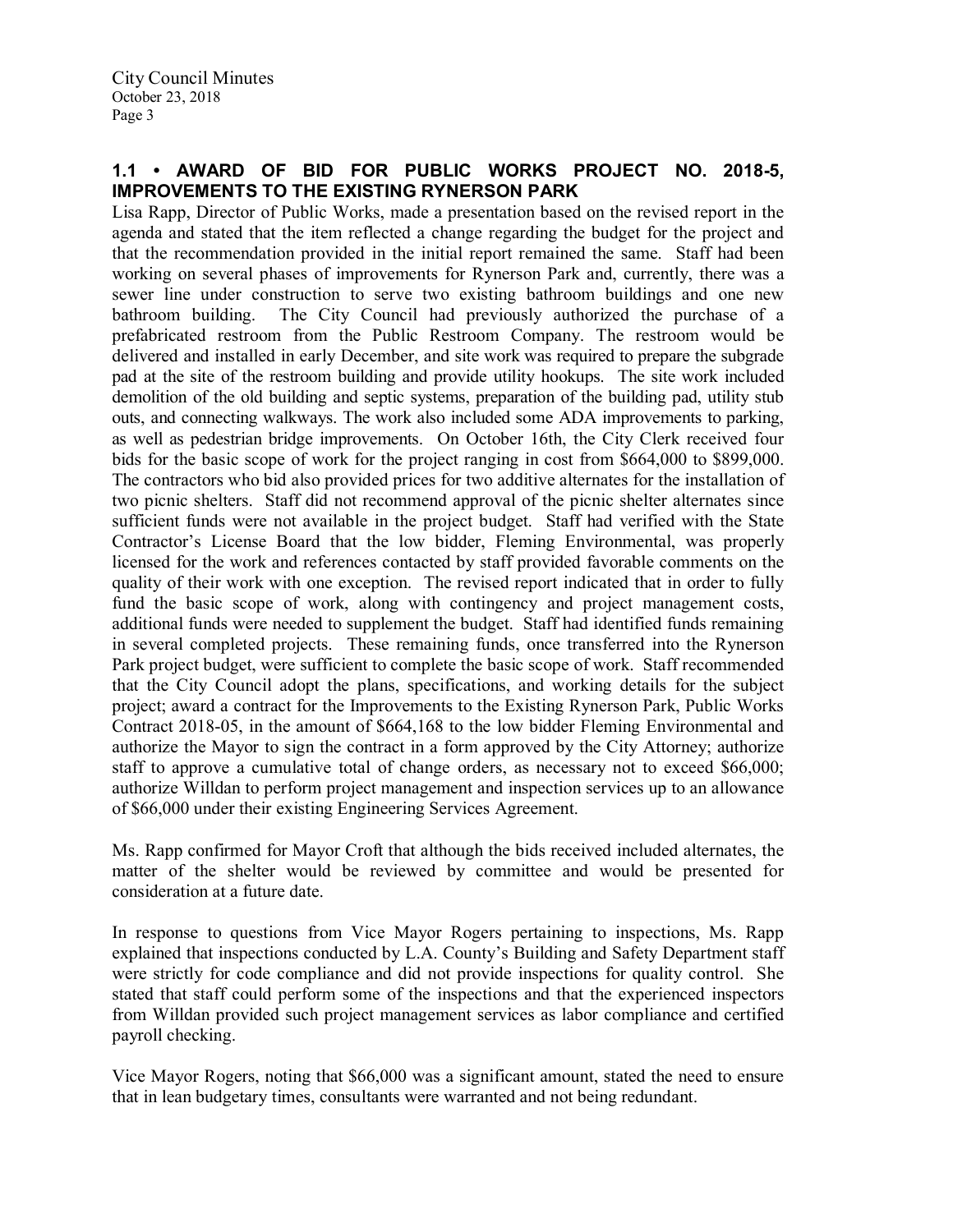### 1.1 • AWARD OF BID FOR PUBLIC WORKS PROJECT NO. 2018-5, IMPROVEMENTS TO THE EXISTING RYNERSON PARK - Continued

Responding to inquiries from Council Member Piazza and Mayor Croft regarding the closure of the restrooms, Ms. Frost stated that during the summer months, the park closed at 8 p.m. and closed at 5 p.m. subsequent to the time change.

Mayor Croft opened the public hearing at 7:55 p.m. and called for anyone in the audience wishing to address the City Council on this matter. There was no response.

COUNCIL MEMBER WOOD MOVED AND VICE MAYOR ROGERS SECONDED TO APPROVE STAFF'S RECOMMENDATIONS. UPON ROLL CALL VOTE, THE MOTION WAS APPROVED:

. . .

AYES: COUNCIL MEMBERS: Piazza, DuBois, Rogers, Wood and Croft NAYS: COUNCIL MEMBERS: None

### 3.1 • LANDSCAPE AND TURF MAINTENANCE REPORT

Valarie Frost, Recreation and Community Services Director, displayed slides and made a presentation based on the report in the agenda. She reported that the Environmental Resources Division (ERD) was responsible for the City's turf, landscape and unimproved areas of the city. Staff spanned the City to complete service requests, maintain parks, provide pest control, custodial maintenance, irrigation repairs, mowing and bus stop maintenance. A majority of the work was performed on a routine schedule. In addition to facility maintenance, the landscape crews cleared alleyways of illegally dumped items. Staff also responded to clean ups needed in unimproved areas with most of these types of clean ups being for overhanging and overgrown vegetation. The ERD was responsible for delivery of equipment to support City special events, including the upcoming Halloween carnivals. Tables, chairs, EZ Ups and decorative staffing panels and plants were provided through team effort. The landscape crews were very talented and dedicated employees, who care greatly for the aesthetics throughout the City. The landscape crew was currently working to renovate the turf at Bolivar Park and a winter grass seed would soon be applied to promote growth during the upcoming cold season. She stated that staff had been working on the landscape at the Burns Community Center and that as a cost saving measure, the ERD had taken the reigns of fulfilling the landscape design, inclusive of drought tolerant plants, a dry creek bed and flowering trees. Staff was working diligently to complete the scope of work by November 5th, just in time for the scheduled ribbon cutting event on Monday, November 12th. She stated it was recommended that the City Council receive and file the report.

In response to Council Member Wood's questions pertaining to the landscaping at Bolivar Park, Ms. Frost confirmed that the watering had allowed for the turf to come in nicely and as she previously mentioned, the winter grass seed would fill in the gaps and would be visible in late January.

. . .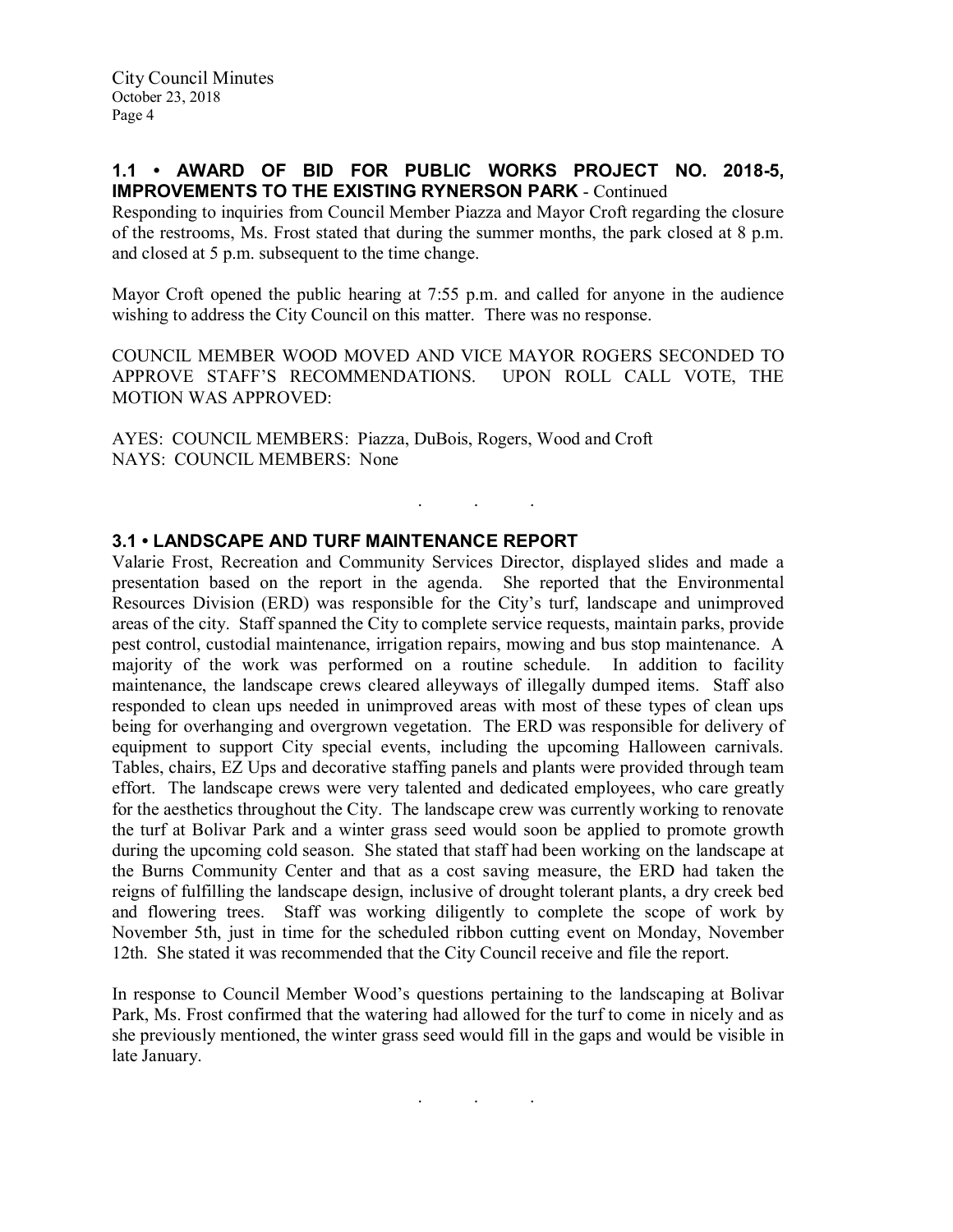City Council Minutes October 23, 2018 Page 5

## 3.2 • BUDGET ADVISORY GROUP

Paolo Beltran, Assistant to the City Manager, made a presentation based on the report in the agenda and explained that formation of the Budget Advisory Group had been discussed at the time of the budget adoption in June. He stated that the underlying concept was to create a group of community stakeholders that would be given a more comprehensive look at the City's fiscal condition for the purpose of concurrence with the seriousness of the structural deficit. While the charge of the group would not necessarily be to provide formal recommendations, in terms of cuts and revenue generation, their role was envisioned to be more of a focus group who could be provided a more detailed presentation of the City's budget situation. The group would meet three or four times and their work was expected to be completed by March 2019. The meetings would be open to the public and subject to Brown Act requirements with summaries of the meetings reported and provided through the typical public information channels. He explained that the group would be comprised of special community stakeholders, residents, businesses and employees which would be represented by employee groups, the Greater Lakewood Chamber of Commerce, Macerich and City Commissioners. In addition to the core group, other community leaders who were active in city affairs would be added, such as the YMCA and various service clubs. He stated it was staff's recommendation that the City Council approve the formation of a Budget Advisory Group.

City Manager Thaddeus McCormack added that the group would be considered more of a focus group as opposed to a Blue Ribbon panel convened to make recommendations.

Council Member Wood expressed concerns with the usage of the term "advisory" and suggested the use of "informational" to avoid confusion with regards to the purpose of the group. Mr. McCormack confirmed that information would be shared with the stakeholders rather than input being solicited and that expectations would be made clear to the members of this committee. In response to Council Member Wood's question regarding the timeline, Mr. McCormack stated that a report would be presented to the City Council by March 2019.

Responding to Council Member Piazza's concerns pertaining to potential outreach efforts by members of the group, Mr. McCormack stated that since the group's focus would be on the budget situation with regards to revenues and expenditures, it was hoped that the meetings would solicit questions and provide an understanding of the structural deficit. He noted the importance of the members' and staff's comprehending the City's fiscal condition and making adjustments over the next few years to prevent being in a difficult situation. He further stated that part of the reasoning for having a smaller group had been to better manage the discussion and to be more mindful of the members' reactions, which would be insightful for staff.

COUNCIL MEMBER DUBOIS MOVED AND COUNCIL MEMBER PIAZZA SECONDED TO APPROVE STAFF'S RECOMMENDATION. UPON ROLL CALL VOTE, THE MOTION WAS APPROVED:

AYES: COUNCIL MEMBERS: Piazza, DuBois, Rogers, Wood and Croft NAYS: COUNCIL MEMBERS: None